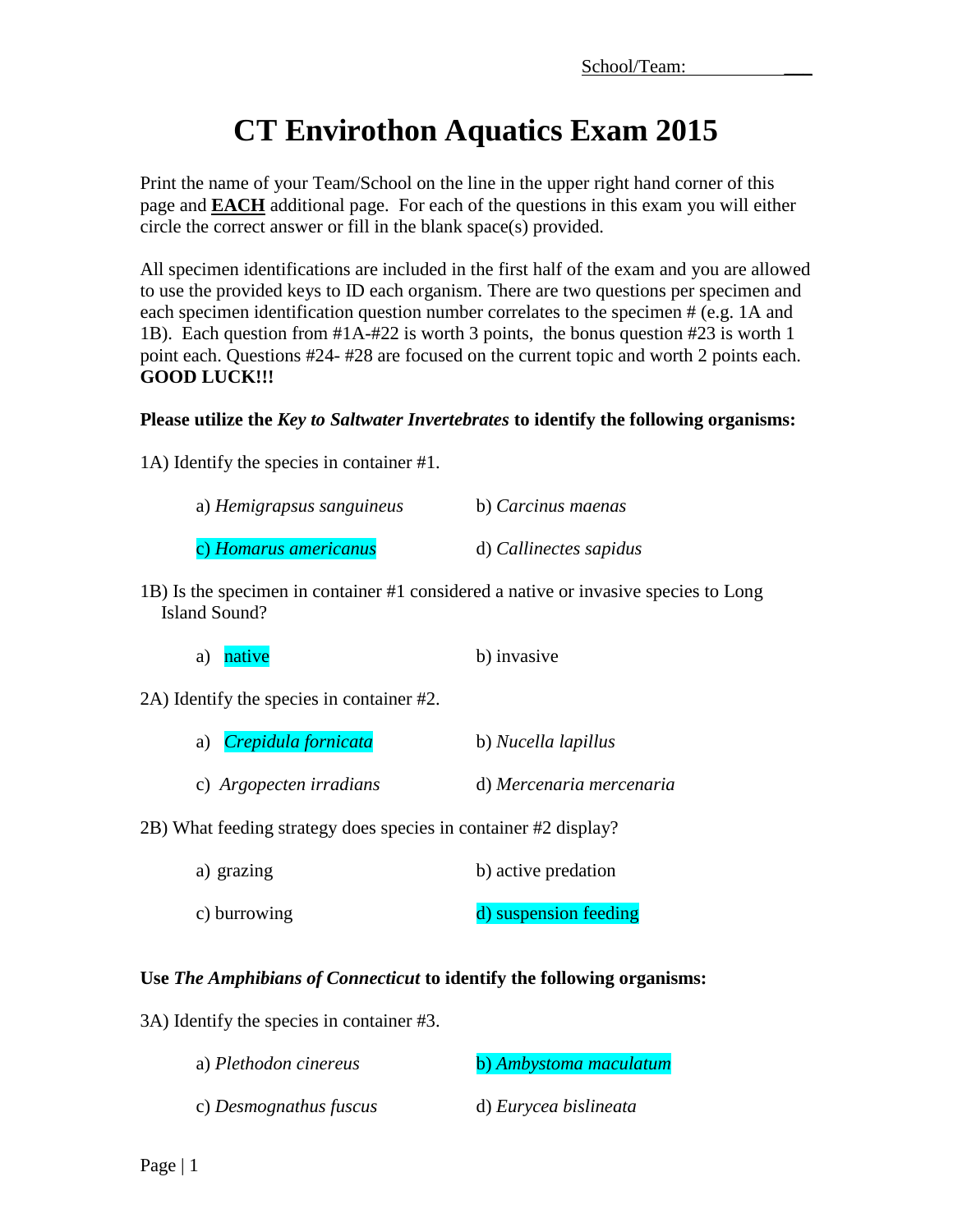3B) The species in container #3 require is a key indicator of what habitat conditions?

| a) a stream      | b) the ocean   |
|------------------|----------------|
| c) a vernal pool | d) terrestrial |

4A) What is the species in container #4?

| a) Pseudacris crucifer | b) Rana clamitans  |
|------------------------|--------------------|
| c) Rana sylvatica      | d) Hyla versicolor |

4B) What is the primary food source for the adult form of the species in container #4?

| a) fish     | b) insects and other invertebrates |
|-------------|------------------------------------|
| c) tadpoles | d) all of the above                |

5A) What is the species in container #5?

| a) Plethodon glutinosus      | b) Ambystoma laterale  |
|------------------------------|------------------------|
| c) Notophthalmus viridescens | d) Ambystoma maculatum |

5B) Adult forms of the species in container #5 live in what conditions?

b) terrestrial b) aquatic

#### **Use the** *Connecticut Fish Key* **to identify the following organisms:**

6A) What species is in container #6?

| a) Apeltes quadracus | b) Anguilla rostrata   |
|----------------------|------------------------|
| c) Esox americanus   | d) Lepomis macrochirus |

6B) What type or reproductive migration does the fish in container #6 display?

a) catadromous b) anadromous

c) amphidromous d) potamodromous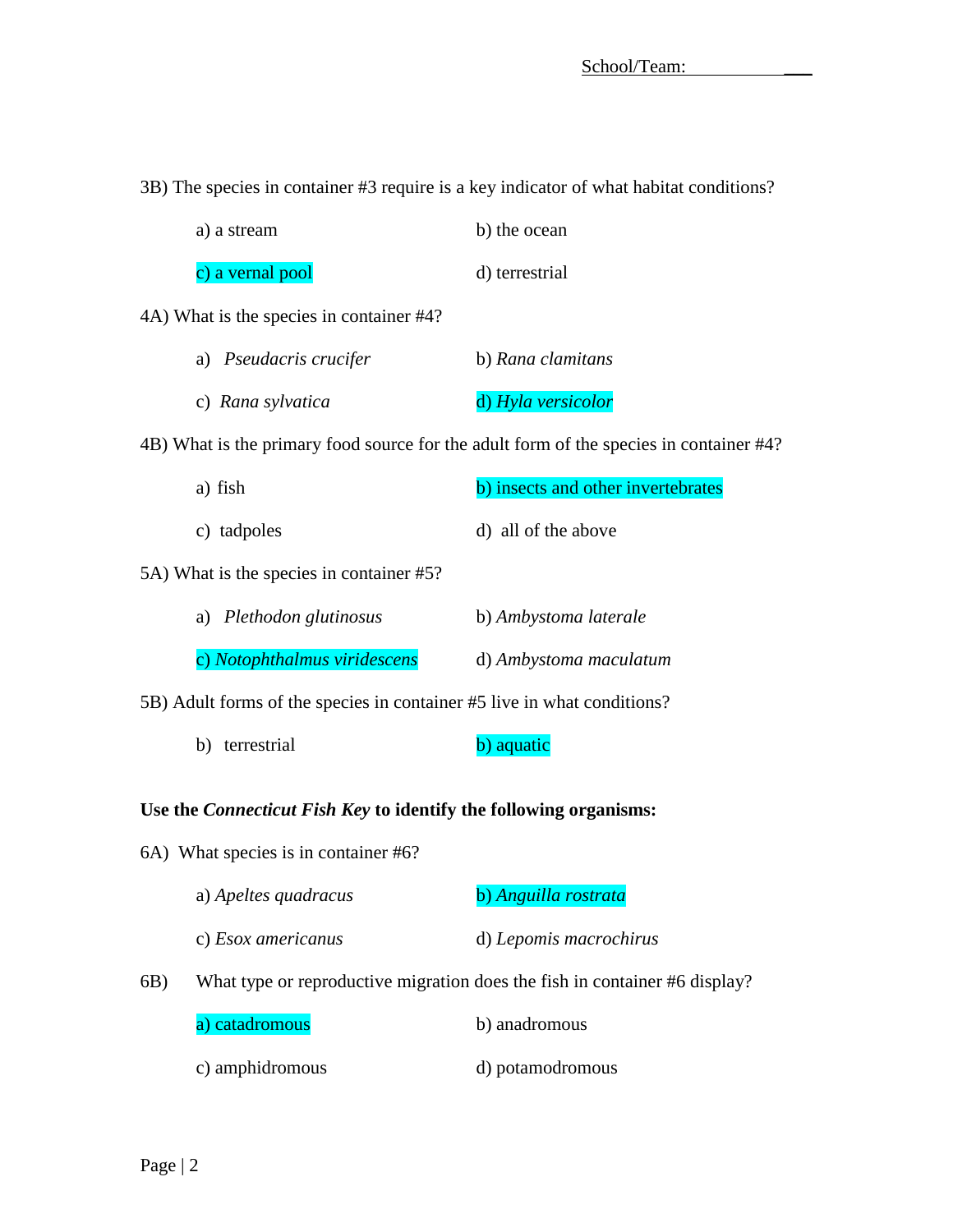7A) What species is in container #7?

| a) Pseudopleuronectes americanus b) Fundulus sp. |  |
|--------------------------------------------------|--|
|                                                  |  |

c) *Apeltes quadracus* d) *Catostomus commersoni*

7B) What type of scales does the fish in container #7 have?

| a) placoid | b) ganoid       |
|------------|-----------------|
| c) cycloid | d) lacks scales |

#### **Use the** *Freshwater Mussels of CT Guide* **for the following shell:**

8A) What species is in container #8?

| a) Anodonta implicata | b) Elliptio complanata  |
|-----------------------|-------------------------|
| c) Lampsilis cariosa  | d) Strophitus undulatus |

8B) Is the species in container #8 protected through the State of Connecticut's Endangered and Threatened Species laws?

| a) No, it is common.      | b) Yes, it is endangered.         |
|---------------------------|-----------------------------------|
| c) Yes, it is threatened. | c) Yes, it is extinct in the wild |

## **Use the** *Guide to Riffle Dwelling Macroinvertebrates* **for the following organisms:**

9A) What is the family in vial # 9?

| b) Gastropoda |
|---------------|
| d) Elimidae   |
|               |

9B) What type of feeding group does the specimen in vial # 9 belong to?

| a) scraper | b) collector-filterer |
|------------|-----------------------|
|------------|-----------------------|

- c) predator d) gatherer
- 10A) What is the family in vial #10?
	- a) *Caenidae* b) *Aeshnidae*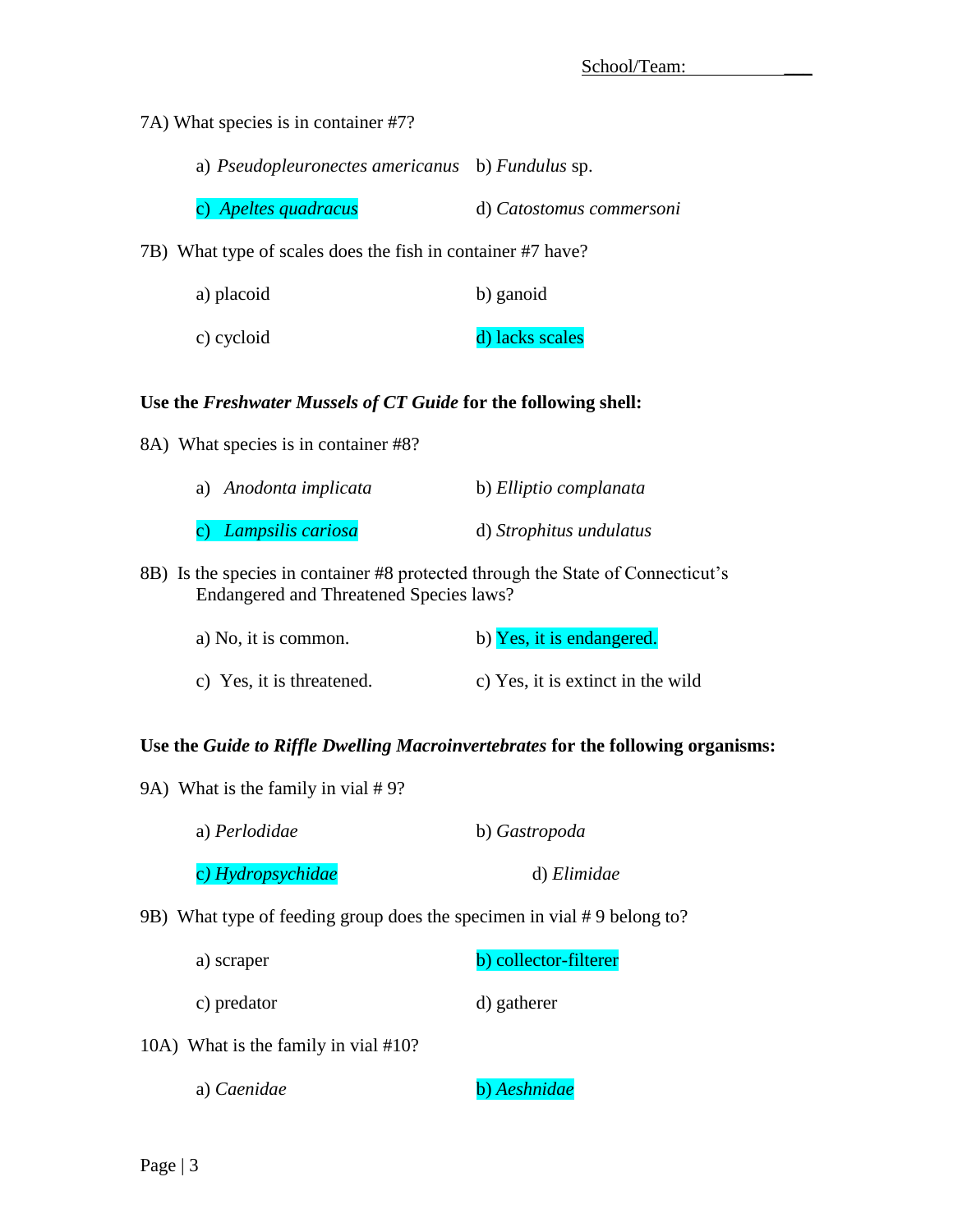| c) Aracnida | d) Amphipoda |
|-------------|--------------|
|             |              |

10B) What the pollution tolerance value for the family in vial #10?

| a)3  | $b)$ 5 |
|------|--------|
| c) 1 | $d)$ 7 |

### **Use the** *Invasive Aquatic Plants in CT Guide* **for the following plant:**

11A) What is the plant in photo #11?

| a) Megalodonta beckii    | b) Najas minor         |
|--------------------------|------------------------|
| c) Hydrilla verticillata | d) Cabomba caroliniana |

- 11B) Similar to many invasive aquatic plants, what is likely origin of the species in photo #11 introduced to Connecticut?
	- a) Use by the aquarium and water garden industries
	- b) Food items shipped to the USA
	- c) Fish stocking
	- d) Transported via ship ballasts over seas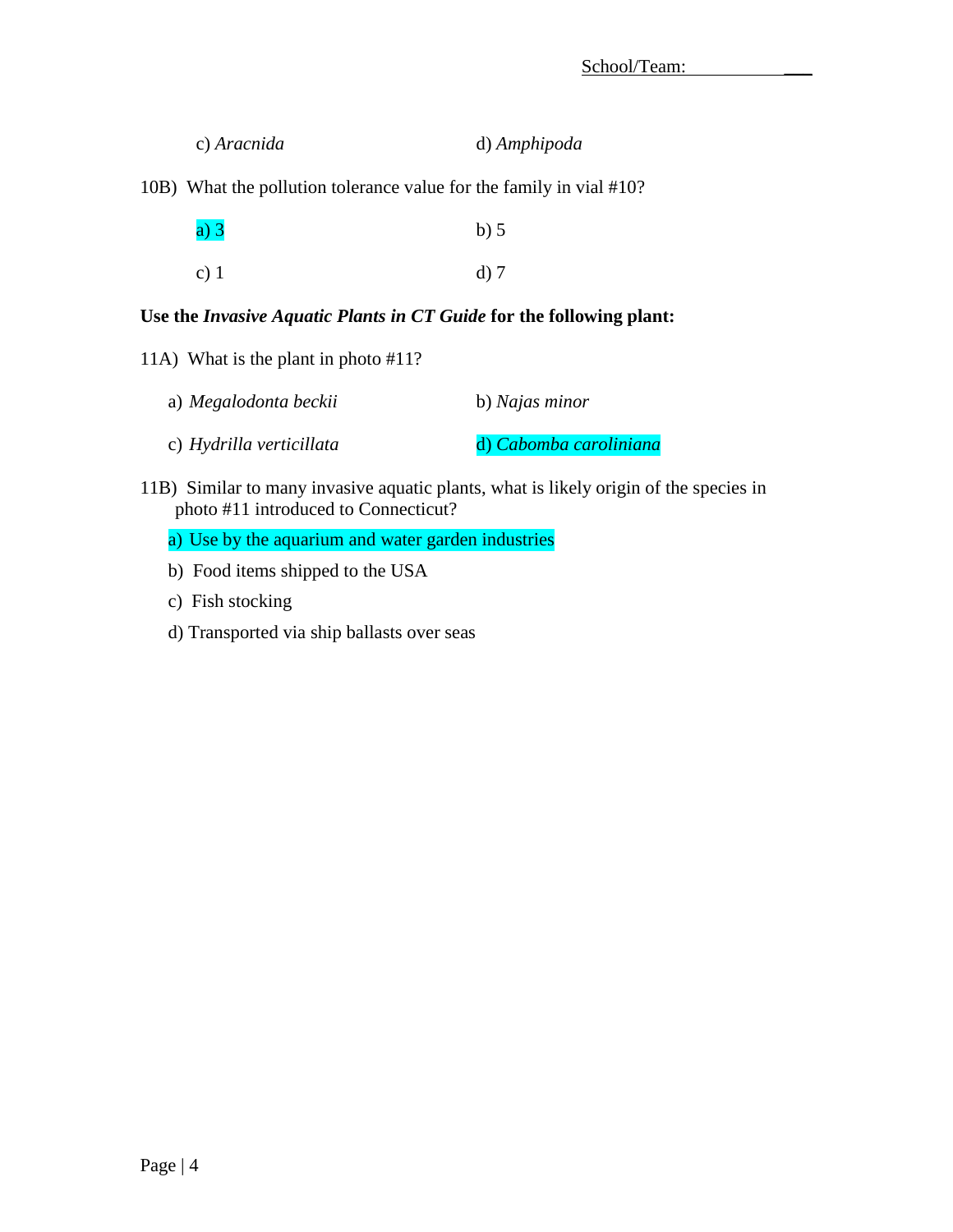**For the remaining questions on the exam, no ID guides or other reference materials may be used, unless indicated. All questions come directly from the workshop training session including many of the materials posted on the CT Envirothon website and are referenced for your future learning. Please ask station leaders if you have any specific questions as you work through the exam.**

- The following six questions are based on the "Watershed Jeopardy" session during the Aquatics 2015 Workshop.
- 12) The area colored in yellow:

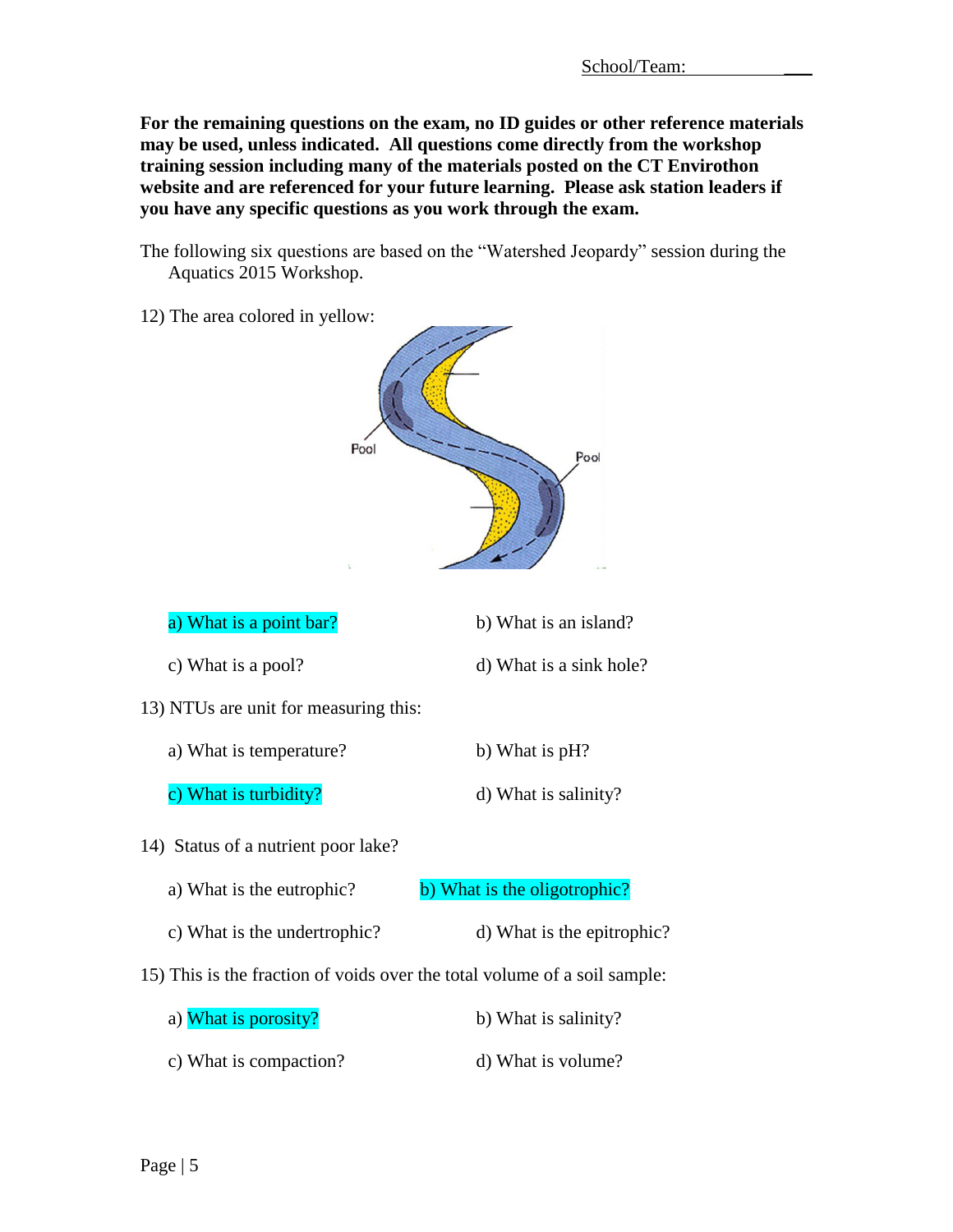

16) The name of the process described in the graphic below:

- 
- a) colonization b) eutrophication
- c) the water cycle d) deposition
	-
- 17) This is used to measure groundwater head:



- a) What is a well?
- b) What is a groundwater gauge?
- c) What is a piezometer?
- d) What is a measuring stick?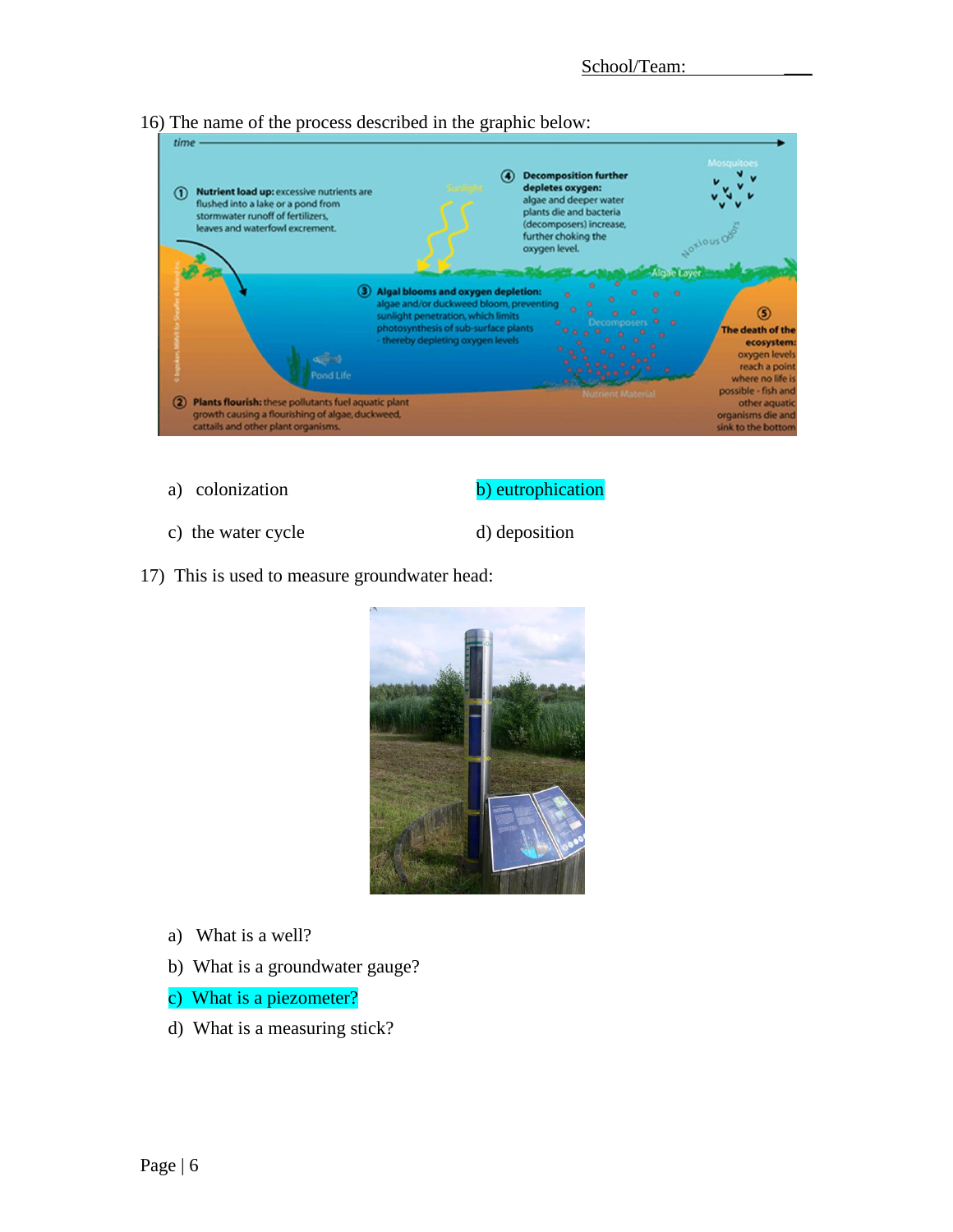The following five questions are based on the "Nonpoint Source Pollution: A Challenge to Control" session during the Aquatics 2015 Workshop.

18) Which of the following is Connecticut's **primary cause** of **non-point source pollution**?

- a) piped discharge for industrial plants b) agricultural runoff
- c) urban stormwater runoff  $\qquad$  d) runoff from construction sites

19) What is **NOT** an example of the problems caused by sediment discharging into waterways?

| a) decreases turbidity   | b) clogs fish gills         |
|--------------------------|-----------------------------|
| c) covers benthic layers | d) carries other pollutants |

- 20) Problems of habitat degradation as a result of harmful algal blooms and hypoxia are primarily due to this form of non-point source pollution:
	- a) Pathogens
	- b) Toxins
	- c) Floatable debris
	- d) Nutrients nitrogen and phosphorus
- 21) The Clean Water Act of 1972 required permitting for which type of pollutants?
	- a) Non-point Source b) Point Source
- 22) Which are factors that can influence erosion?
	- a) rainfall/runoff amount and intensity b) amount of vegetation
	- c) size of drainage area d) All of the above

23) **\*\*BONUS\*\*** What is you team's favorite aquatic organism? (ANY answer receives 1 point)